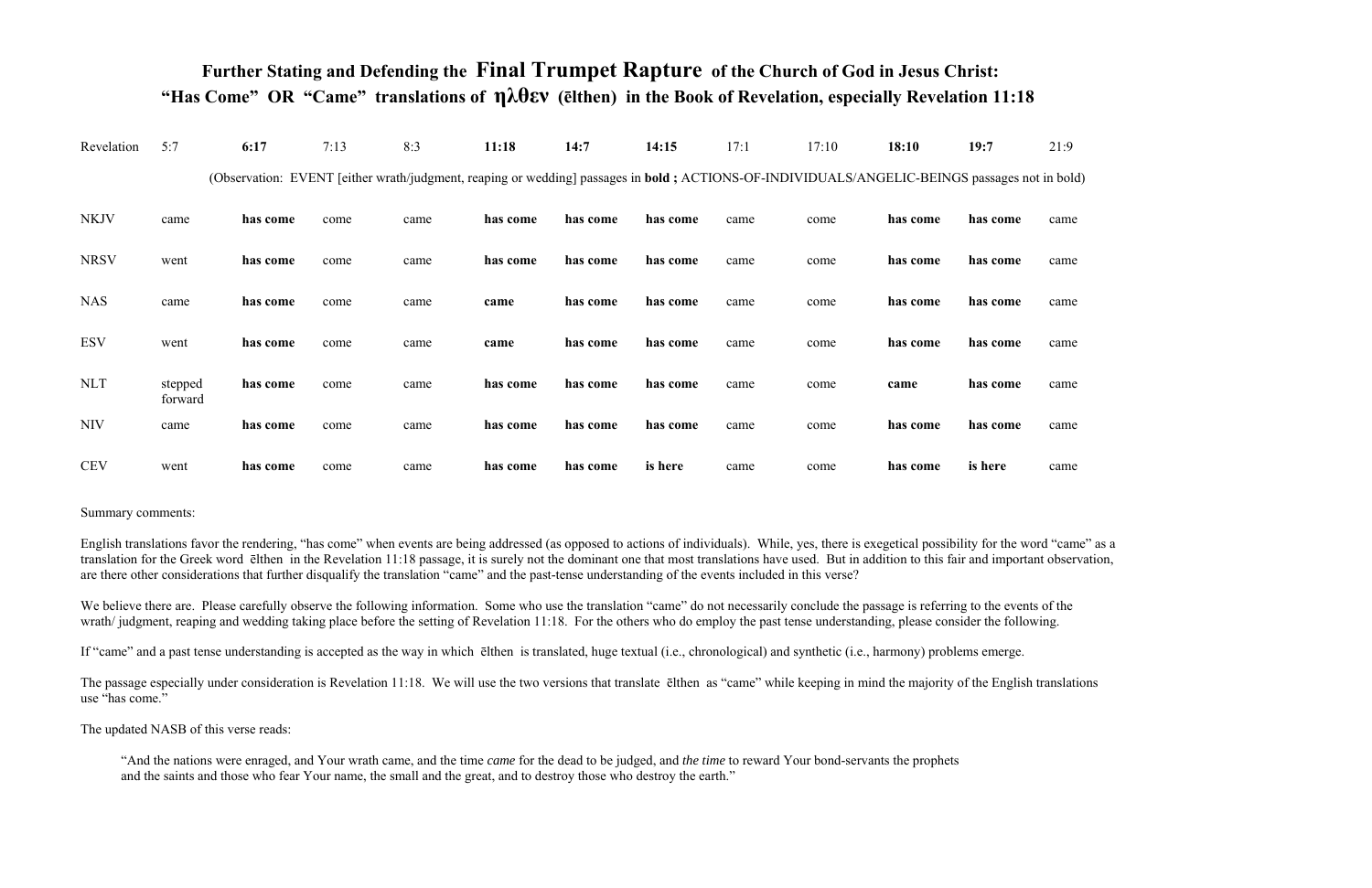The ESV of this verse reads:

 "The nations raged, but your wrath came, and the time for the dead to be judged, and for rewarding your servants, the prophets and the saints, and those who fear your name, both small and great, and for destroying the destroyers of the earth."

A couple textual observations before making our point:

- The verb ōrgisthēsan (aorist passive) allows for the action to be cast in the past—"the nations were enraged" (NASB-U) or "the nations were angry" (NKJV) are good translations—but there are other options concerning how this verb can be translated: e.g., "The nations raged …" (ESV)
- The verb elthen is tied to the rest of the events of the verse. The time "came" OR "has come" when (given the aorist passive infinitives: to be judged, to be given rewards and to be destroyed) these three events of judgment, rewarding and destruction had occurred OR now occur. If "came" is the correct translation, then the four events of the verse can be understood as already having taken place; if "has come" is the correct translation, then the four events are now to occur—following the taking place of the Revelation 11:18 declaration by the elders. There is a huge difference between these two perspectives if "came" is understood as already having taken place.

Whichever idea— "came" (past tense) or "has come" (the idea that the time has now come for God's wrath and other events mentioned in this verse)—is used, fair questions emerge:

If "came" is accepted as the correct way in which to translate ēlthen, then where, according to this position, are these four things to be found in the book of Revelation?

- 1.When, earlier, had His wrath come? If it already "came," then we should be able to show where the event of His wrath is textually referenced. So, for those who embrace the "came" translation, where is His prior wrath recorded in the book?
- 2.When, earlier, had the time of the dead to be judged occurred? If it already "came," then we should be able to show where the event of the judgment of the dead is textually referenced. So, for those who embrace the "came" translation, where is the (prior-to-verse-18) event of the judgment of the dead recorded in the book?
- 3.When, earlier, had the time of rewarding occurred? If it already "came," then we should be able to show where the event of the rewarding of the bond-servants, the prophets and the saints and those who fear God's name (small and great) is textually referenced. So, for those who embrace the "came" translation, where is the prior event of the rewarding of God's faithful people found recorded in the book?
- 4.When, earlier, had the time of the destruction of those who destroy the earth occurred? If it already "came," then we should be able to show where the event of the destruction of the earth destroyers is textually referenced. So, for those who embrace the "came" translation (especially since there is no other verb which follows ēlthen in the rest of the sentence), where is the earlier event of the destruction of the destroyers of the earth found recorded in the book?

The same fair, critical question should also be asked of the more favored translation, "has come."

If on the other hand "has come" is accepted as the correct way in which to translate ēlthen, then where, according to this position, are these four things to be found in the book of Revelation?

- 1. When does His wrath actually come? If it has now arrived (at the setting of Revelation 11:18), then we should be able to show where the event of His wrath is textually referenced. So, for those who embrace the "has come" translation, where is His wrath recorded in the book of Revelation? Answer: Revelation 14:17ff—the Bowls of Wrath
- 2. When does the time of the dead to be judged occur? If it, as of Revelation 11:18, has now arrived, then we should be able to show where the event of the judgment of the dead is textually referenced. So, for those who embrace the "has come" translation, where is the event of the judgment of the dead recorded in the book? Answer: Revelation 14:17ff—initially in the Bowls of Wrath and followed by the Great White Throne Judgment in Revelation 20:11-15
- 3. When does the time of rewarding occur? If it has, as of Revelation 11:18, now arrived, then we should be able to show where the event of the rewarding of the bond-servants, the prophets and the saints and those who fear God's name (small and great) is textually referenced. So, for those who embrace the "has come" translation, where does the rewarding of God's faithful people take place in the book? Answer: Revelation 14:14-16ff—initially at the Final Trumpet Rapture given the historical parenthetical of Revelation 12:1 – 14:13 and followed by the day of accounting where we will all be recompensed for our life actions (Daniel 7:13, 14; 7:9, 10; Matthew 25:31-46; II Cor. 5:10; Rev. 20).
- 4. When does the time of the destruction of those who destroy the earth occur? If it has, as of Revelation 11:18, now come, then we should be able to show where the event of the destruction of the earth destroyers is textually referenced. So, for those who embrace the "has come" translation, where is the event of the destruction of the destroyers of the earth found recorded in the book?

Answer: Revelation 14:17ff—initially in the Bowls of Wrath and followed by the Great White Throne Judgment in Revelation 20:11-15